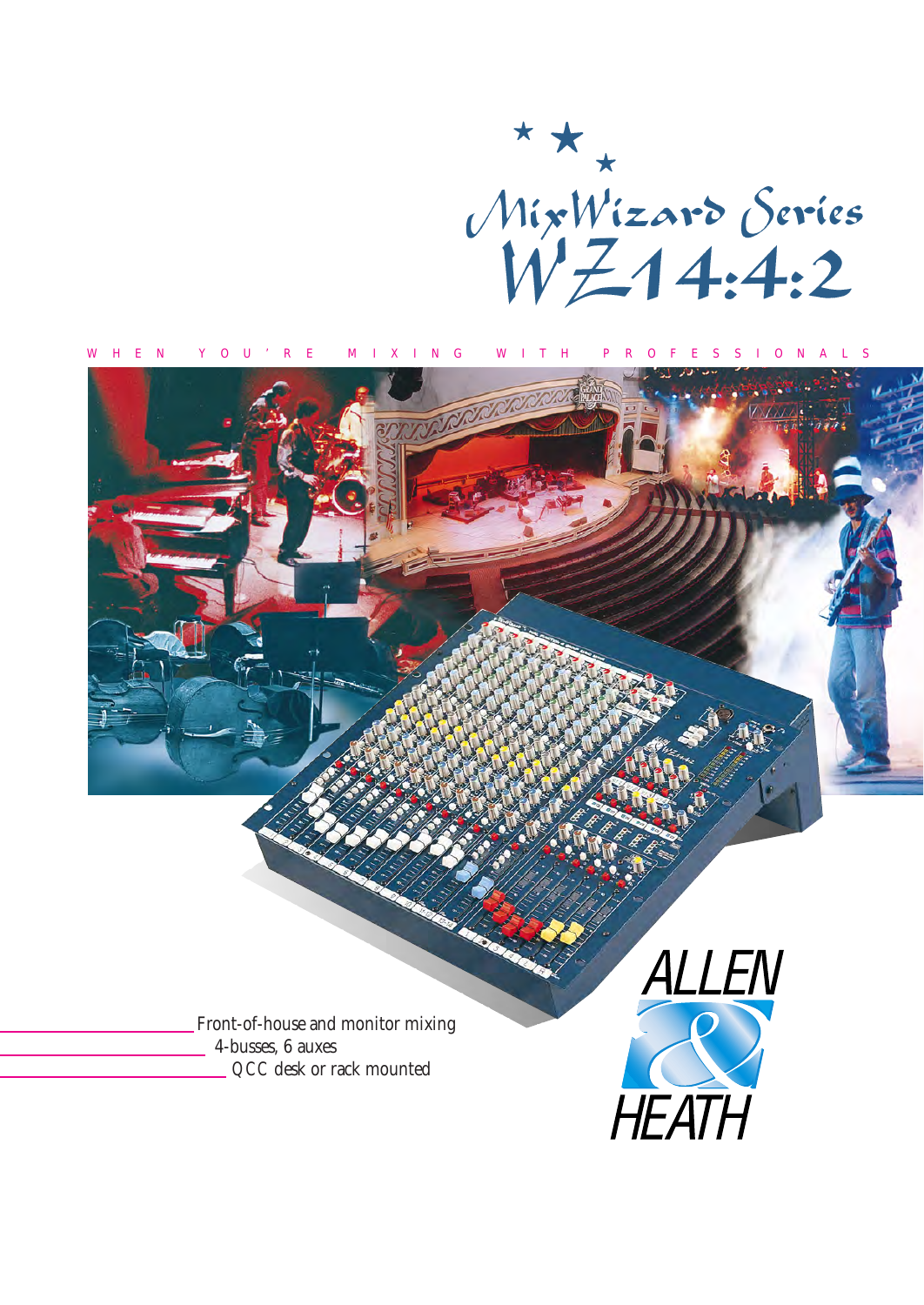# WZ14:4:2

MixWizard WZ14:4:2 brings to the serious sound engineer an amazingly versatile 4-group live mixer, packed with features and built to Allen & Heath's MSP sound standards -

With up to 26 inputs to the mix, its unique dual function modeswitching makes WZ14:4:2 easy to use for front-of-house mixing or for stage monitors, or both jobs at once.

Extra features such as 4-band, 2-sweep EQ, 6 auxes, lo-cut filters, dual stereo inputs, talkback, 2-track send and return levels with LR replay, and direct outs for multitrack recording, combine with the MixWizard QCC system in a compact 10U rack/desk case to make this a truly versatile solution for hire companies, touring bands, project studios, churches and small venues.

# WZ14:4:2 - Multi-function for live sound, MSP architecture for superb sound quality.

- 10 mic/line balanced inputs
- 2 dual input stereo line channels
- 4 stereo returns with LR and aux routing
- 4 groups with subgrouping to LR
- 6 auxes with balanced sends
- Mode switching for f.o.h. or monitors
- Intuitive panel layout for easy operation
- Full 100mm faders throughout
- L,R,M, Aux and Group balanced outputs
- 4-band, 2-sweep EQ with bypass switch
- Low-cut filters
- Extra 6 dB gain on aux sends combines with 10dB boost on masters
- 70 dB-range, quiet, low-distortion inputs
- Comprehensive aux routing, pre/post fade
- XLR and TRS jacks on all mic/line inputs
- Phantom 48V power, switchable
- A (phono) and B (jack) inputs with independent level controls on each stereo channel
- Talkback to auxes in switchable pairs
- 12-segment led master bargraph metering
- 4-segment led meters for all six main outs
- Comprehensive AFL/PFL monitoring
- Mode switch for mono out or engineer's wedge feed
- 2-track send and return with level controls
- 2-track to LR replay switch
- Channel-on switches for all inputs and masters
- •Inserts on all mic/line inputs and main outs
- Direct outputs on all mic/line channels
- QCC for desk, flightcase or rack mounting
- 10U rack size
- Built-in power supply
- Optional A&H Sys-Link™ expander system
- RIAA equalisation add-on option
- Rugged go-anywhere professional build: steel case, nutted pots and vertical circuit boards

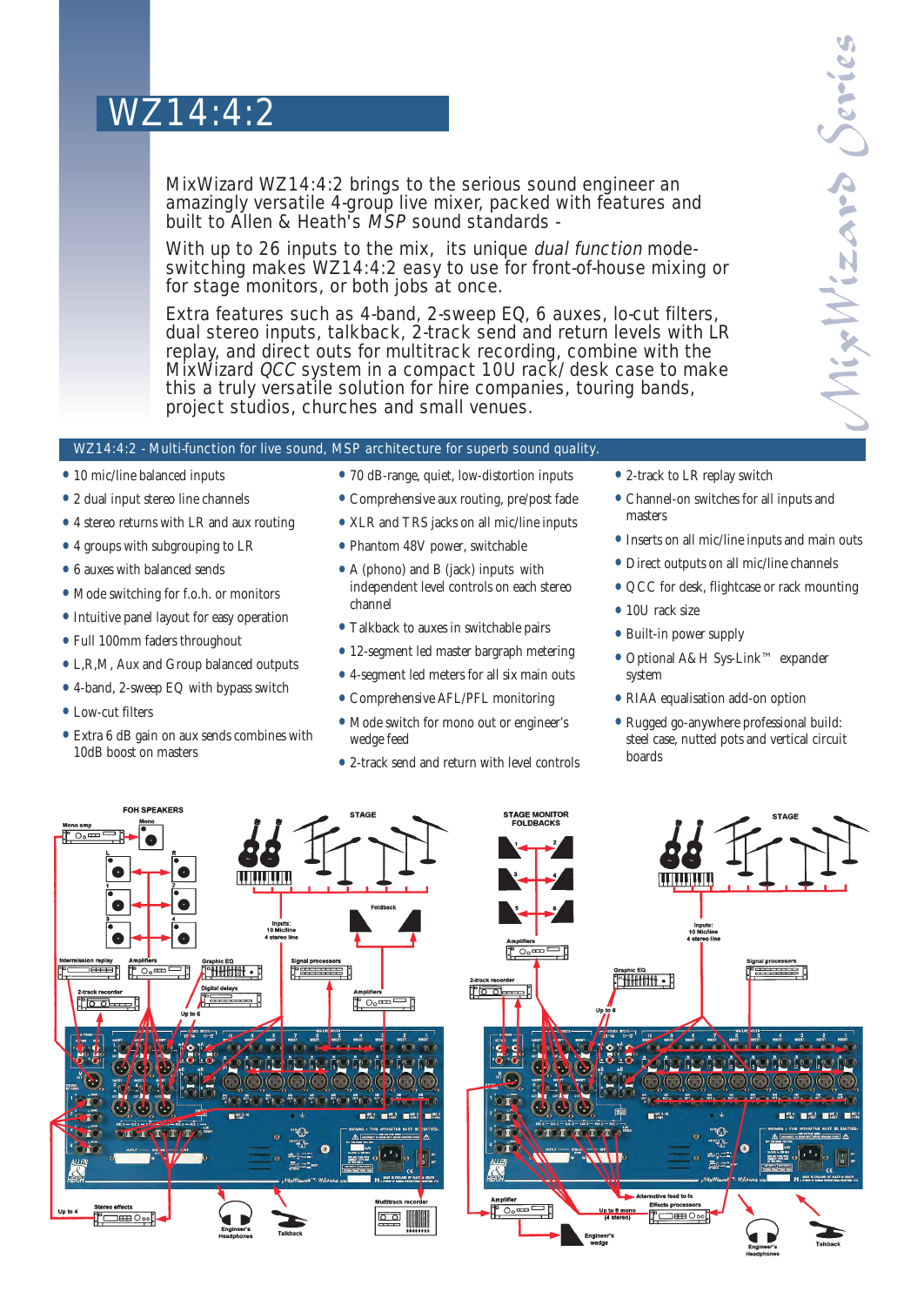# WZ14:4:2 mono inputs 1 to 10

#### PROFESSIONAL QUALITY FROM THE TOP.

High gain, low noise, low distortion preamps introduce MixWizard's professional build, with both XLR and 1/4" TRS jack balanced connectors for each input. Calibrated controls match all instruments from a delicate -60dBu mic signal to a high +10 dBu electronic source.

Phantom power at 48V can be selected individually on rear panel switches for mic channels 1 to 4, and globally for 5-10, and a front panel switch with led indicator turns 48V on or off.

Jack inserts on each input give quick access for gates, compressors and other dedicated fx (tip send, ring return, 0dB line level).

100 Hz low-cut filters can be switched in to block that tiresome stage rumble or wind noise, those unwanted mic handling thumps or other source rumbles. Powerful  $E\overline{Q}$  with 4 bands and 2 sweeps gives you the



outstanding signal quality control normally missed in smaller mixers. Our overlapping optimum-Q sweeps let you, for example, kill noise and feedback yet still sweeten the acoustic guitar, or compensate for the singer's mic's frequency response. Only with a full-spectrum four-band EQ can you fully control tonal response. Inferior three-band designs often miss out entire frequencies between bands. EQ by-pass switches give

instant comparisons and transparent EQ lock-out -

ideal for setting up or mood changes during sessions.

## Cues and warnings.

Peak and PFL red warning leds light fully with any pre fade signal within 5dB of clipping. Selection of pre fade listen ("solo") for signal checking half-lights the led.

## ROUTING FOR VERSATILITY.

#### Six pre or post fade aux sends

The six auxiliary sends can be set (separately for auxes 1-4 and 5-6) pre fade for stage monitor feeds, or post fade for mono or stereo fx processing. Coupled with its 4 group busses and *operating mode* switches, this comprehensive routing system makes WZ14:4:2 a most versatile live mixer.

Aux levels can send up to 6dB boost for that extra monitor or fx signal when you don't want to rebalance the whole mix. The sends are taken after the EQ and after the ON switch so that the monitors and effects are muted when the channel is off, but internal links enable these settings to be changed if you prefer.

#### Channel outputs

Three routing switches enable you to pan each channel output across L-R and group 1-2 and 3-4 busses, via a *channel ON* switch and fader. Professional 100mm faders provide up to +10dB extra boost, and constant power pan controls give smooth panning with dead-centre calibration. Direct outs are provided post-fade for all mono channels on buffered, impedance balanced TRS jacks at 0dBu line level., for multitrack recording or special feeds.



# Stereo inputs 11 & 12, A & B

**Two inputs are provided to each of the full-feature stereo channels, with independent gain controls and** *on* **switches for both A and B sources.**

Input A has phono connectors for easy cabling to CD players, dj decks (an RIAA matching board is available for A inputs) and other sound sources, and input B is fitted with 1/4" jacks to suit stereo fx returns, keyboards etc. Use either way to match your cable availability.

The *mono* switch on each channel means you can mono the keyboard for stage monitors, or if your f.o.h. speakers are too widely spaced for its stereo image, or feed one-legged signals both left and right.

4-band EQ on each channel gives you excellent control to compensate for source frequency response or venue acoustics - or add sparkle and punch.

Full aux routing matches the capabilities of the mono channels, complete with pre/post fade switching and 6dB boost capability. Great flexibility for fully processed foldback feeds as well as f.o.h work. Each level control sends the LR sum to its nominated auxiliary, whether or not the channel's *mono* switch is pressed. Internal links allow selected auxes to be configured as stereo. Outputs to busses have the same controls as the mono channels, but now the stereo image is positioned with a *balance* control, attenuating left and right feeds as it's rotated right or left. With the *mono* switch selected the control reverts to a normal pan.

Peak and PFL led and switch are again provided on each channel.

# 4 stereo returns

An additional set of 4 stereo returns are provided for fx, signal processors or other stereo or mono line sources not requiring EQ correction or enhancement. This makes a total of 8 possible fx returns - excluding the 2-track return - for extensive versatility, particularly in stage monitor applications. Inputs are on pairs of 1/4" jacks and the left input commoned to L and R when no jack is plugged into the R connector.

Routings: return 1 (mono sum) can be sent to aux

1, return 2 to aux 2 etc for easy dedication of fx returns to monitors 1 to 4. Also, each stereo return can be fed to the L-R buss for stereo f.o.h. applications. Individual levels for all sends are set on smooth rotary



controls from 'off' to up to 10dB boost. Pre-fade listen with an accompanying red warning led is provided for all stereo returns.

## Full 100mm fader controls

Whether you're mixing for f.o.h. or monitors, you will want to set accurate levels, make smooth, subtle changes or maybe make smooth fadeouts. MixWizard 14:4:2 has 100mm faders throughout -

ultimate control where you need it. Shorter fader controls would be a compromise, one nudge giving an unacceptable jump in level.

All WZ14:4:2's mono and stereo input channels as well as the L-R and group masters have full 100mm faders. Total control.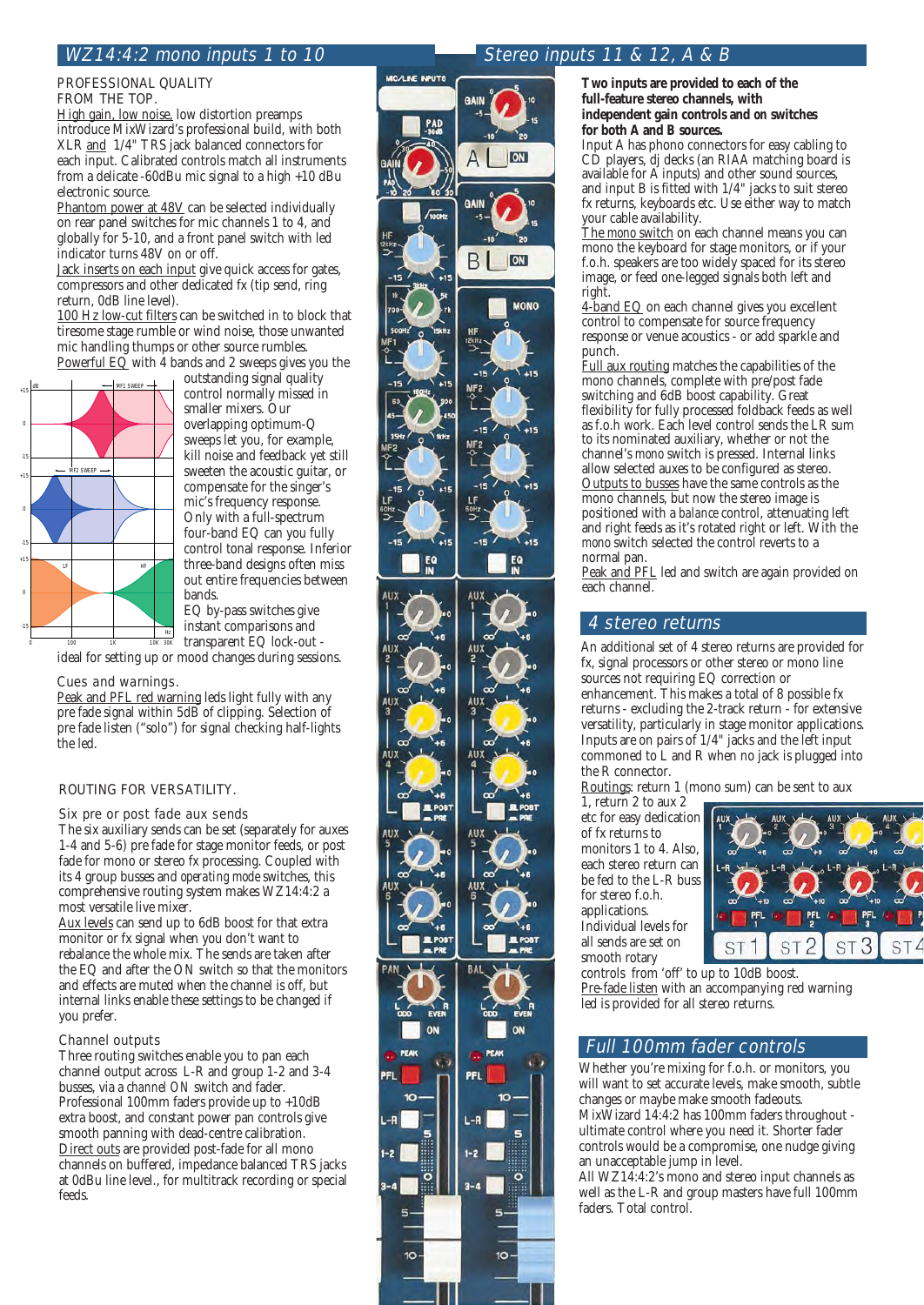# Flexibility mastered

## Dual functionality

Like a wizard the WZ14:4:2 transforms itself to fit your needs.

For full f.o.h mixing the 4 group and LR master outputs drive feeds to auditorium speaker arrays, dressing room, foyer, creche, restaurant or other zones, whilst aux sends are available for local monitors and effects.

But, as a stage monitor console, a touch of its tamperproof *operating mode* switches swaps the aux and group/LR feeds to give XLR output with master fader controls to all six independent aux mixes, with inserts for graphic EQ.

And if you want to do both of these jobs, swap the *operating mode* for as many outputs as you need for foldback and leave the rest for f.o.h. Engineer's monitoring

The front panel headphone socket (with independent level control) and 12-segment peakreading bar meters receive the L-R buss signal to monitor your master output (or auxes 5/6 in *stage monitor mode*). Any AFL/PFL selection(s) overrides this monitor feed, and illuminates the large red PFL/AFL warning led by the meters and the led next to the source will show you which has been selected.

Even with AFL/PFL selected, you won't lose touch with your output levels: WZ14:4:2 has a further six 4-segment level meters fed from its six main outputs, post-fader, post-*on*. This feature, unique in this size of mixer, monitors auxes when in the *stage monitor mode*, and master groups 1- 4/L-R in *f.o.h. mode*.

# 2-track send and return

Separate phono connections and level trims are provided for 2-track recording from the L-R mix. Selecting the *L-R replay* button routes this signal to the L-R mix for intermission replay. Alternatively, the engineer can monitor the replay privately on his headphones and main bargraph monitor.

## Mono output

Another special feature is WZ14:4:2's *mono output mode switch*. The L-R mono-sum signal is fed to a balanced XLR output with independent level control for broadcast, f.o.h fill or other feed. Alternatively, pressing the *mode switch* enables you to feed an engineer's wedge with any selected AFL/PFL signals.

# OUTPUT MASTERS

All 4 groups can be panned as subgroups to the L-R mix as well as having their own outputs. Depending upon the *operation mode switch* positions, these signals are sent either to the balanced XLR outputs via the faders and their *channel ON* and AFL buttons, or to the balanced jack aux send outputs via their level controls and AFL buttons.

Each of the six XLR outputs has an insert point pre-fade for graphic EQs and other signal processing, and its own peak-reading meter. In the *stage monitor mode* the auxes take the benefit of all the master output features. The mono output follows the LR faders (auxes 5/6) unless *wedge mode* is selected, in which case it remains quiet until a PFL or AFL is selected.

## Talkback to auxes

Front panel XLR socket and level trim accept your talkback mike, and unlatched press-buttons enable you to talk to auxes in selected pairs.





You may want to rack-mount the mixer, or keep it separate on a desk, so we've included Allen & Heath's unique QCC system which allows the connector panel to be positioned for rack mounting or rotated for desktop use; and you won't have to carry a separate power supply - it's built in.

Wherever you use WZ 14:4:2 you can rely on its rugged, steel-cased, vertical circuit-board construction.

**MSP** 



Any processing will inevitably change an original sound, even if it's imperceptible to the human ear -just sending a signal down a wire, or making a connection will have a minute influence.

First and last, WZ 14:4:2 is carefully designed to give you top-end sound quality. Allen & Heath's MSP (minimum signal path) electronics with wide-band flat amplifiers, top-grade low noise components and solid grounding give professional, low noise, "transparent" performance. You create the music - not the mixer.

Signal colour correction and enhancement is added only by you, using the 4-band, widesweep EQ circuits on each channel.

## ADD-ON EXTRAS

Complete in its own versatility, WZ14:4:2 needs no extras. If you want to couple it to other Allen & Heath mixers through the Sys-Link™ single-cable interconnection system, an appropriate board and connector set is available for retro-fitting.

An RIAA piggyback pcb and earth post can be retro-fitted to stereo A inputs to match vinylplayer cartridge characteristics.

## APPLICATIONS INFORMATION

This brochure introduces MixWizard WZ14:4:2's terrific sound qualities and versatility. Many of its technical features are described here, but you might like to know more about exactly how WZ14:4:2 meets your particular application needs. Discuss it with your dealer, or contact us by mail, 'phone or Internet - details on back page.

#### **QCC**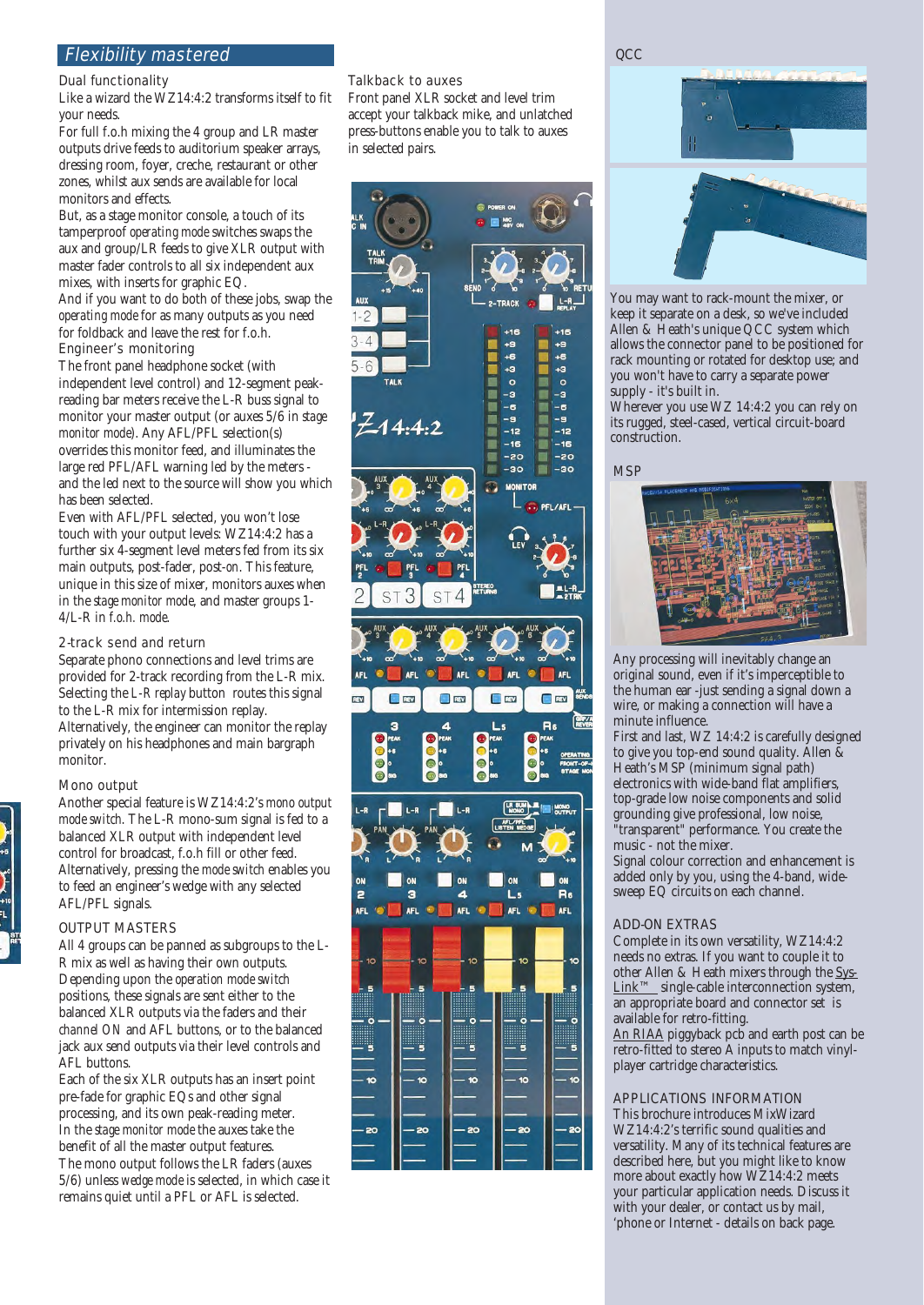| $OdBu = 0.775$ Volts rms $OdBV = 1$ Volt rms |  |  |
|----------------------------------------------|--|--|
|                                              |  |  |

#### MAXIMUM OUTPUT LEVEL XLR and jack

| $+25dBu$         |  |
|------------------|--|
| into 2k ohm load |  |

## INTERNAL HEADROOM

| Mix to output    | $+23dB$            |
|------------------|--------------------|
| Channels         | $+21dB$            |
| <b>PEAK LEDS</b> | Turn on 5dB before |

|          |  | Turn on 5aB befor |
|----------|--|-------------------|
| clipping |  |                   |
|          |  |                   |

# METERS

L,R: Peak reading 12 segment, 3 colour, led bars Auxes/Groups+L,R (6 meters): 4 segment led

## FREQUENCY RESPONSE

20Hz to 50kHz +0/-1dB

# TOTAL HARMONIC DISTORTION

THD+noise measured at +14dBu 1kHz Channel to mix output < 0.006%

| <b>CROSSTALK</b> measured at 1kHz, ref driven channel |           |
|-------------------------------------------------------|-----------|
| Channel fader down                                    | $<$ -90dB |
| Channel off                                           | $<$ -90dB |

# NOISE measured rms 22Hz to 22kHz

Mic EIN referred to 150 ohm source <- 128dB L-R residual output noise <-97dBu (101dB S/N) L-R faders unity mix noise <-87dBu (-91dB S/N)

MAINS POWER Internal unit, linear regulated AC mains input 100 to 240V AC @ 50/60Hz Internally wired to required country voltage

Power consumption35W max Mains fuse rating 100-120V AC use T630mA 20mm 220-240V AC use T315mA 20mm

| <b>MECHANICAL SPECIFICATIONS</b> |                  |          |       |  |  |
|----------------------------------|------------------|----------|-------|--|--|
| Dimensions (mm)                  | Width            | Height   | Depth |  |  |
| Desk mounted                     | 483mm            | 195mm    | 530mm |  |  |
| Rack mounted                     | 483(19")         | 444(10U) | 135   |  |  |
| Packed                           | 590              | 260      | 610   |  |  |
|                                  | Unpacked Packed  |          |       |  |  |
| Weight                           | 11 <sub>kg</sub> | 14kq     |       |  |  |